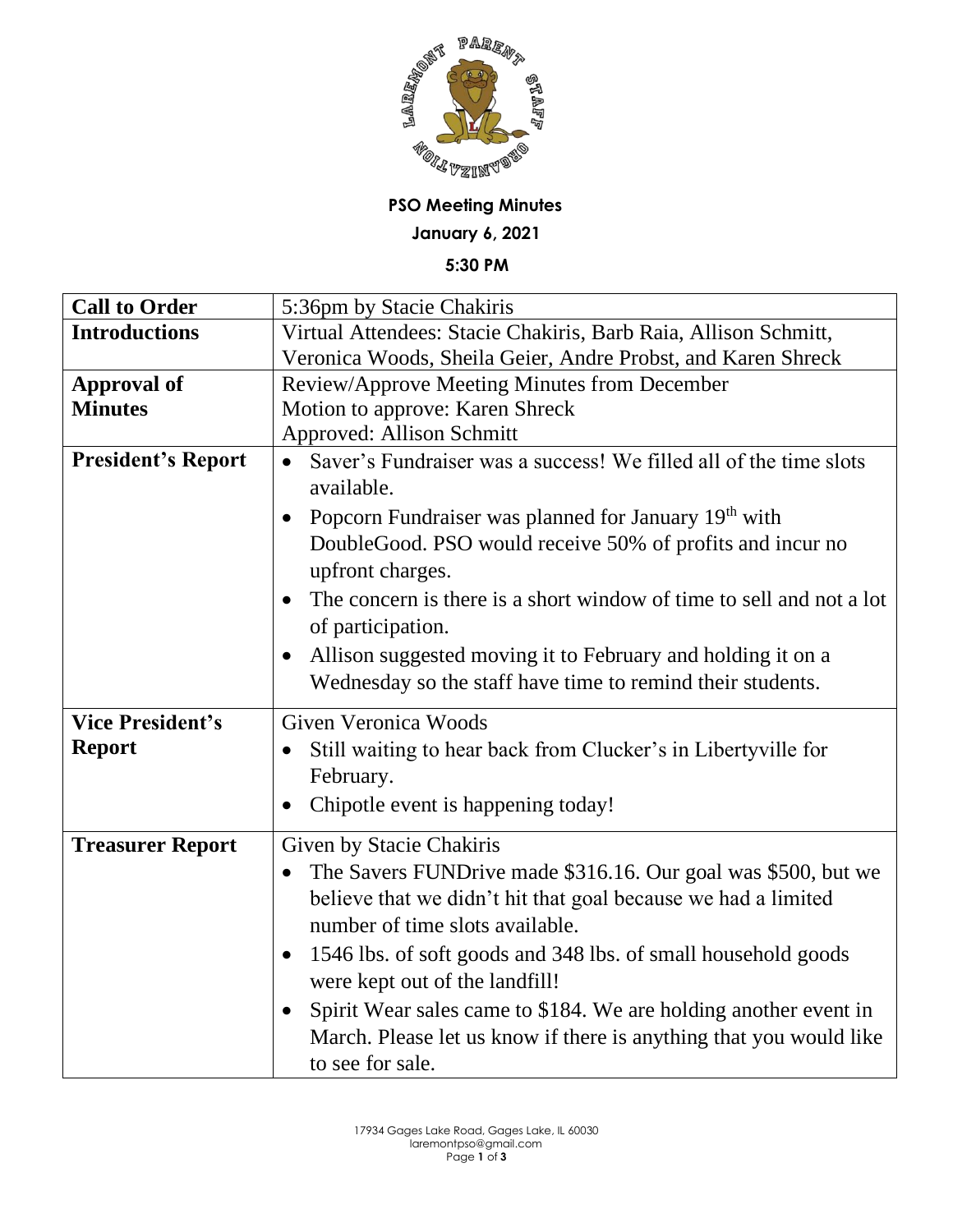

**PSO Meeting Minutes January 6, 2021 5:30 PM**

|                         | Restaurant fundraisers are going well! We made \$102.76 at<br>$\bullet$<br>MOD Pizza and \$69.55 at McAllister's Deli. |
|-------------------------|------------------------------------------------------------------------------------------------------------------------|
|                         | We have not yet received the check for George's Gyro, but it as                                                        |
|                         | about \$50.                                                                                                            |
|                         | We will follow up with the checks that the PSO cashed for Box                                                          |
|                         | Tops. A check will be sent to the school for the total amount.                                                         |
|                         | Expenses:<br>$\bullet$                                                                                                 |
|                         | $\circ$ Zoom \$14.99                                                                                                   |
|                         | Savers FUNDrive had an expense of \$82.33 for U-Haul                                                                   |
|                         | truck rental and \$9.33 for gas.                                                                                       |
|                         | Our ending balance is \$24,388.30.                                                                                     |
| <b>Secretary Report</b> | Given by Stacie Chakiris                                                                                               |
|                         | January 19 is Popcorn Day.<br>$\bullet$                                                                                |
|                         | Wear Red Day is February 5. Jenny will reach out to Allison for<br>$\bullet$                                           |
|                         | ideas to get the whole school involved.                                                                                |
| <b>School Report</b>    | Given by Allison Schmitt:                                                                                              |
|                         | The holiday season was a little different this year because of<br>$\bullet$                                            |
|                         | Covid, but the staff did an amazing job keeping spirits up.                                                            |
|                         | The Gingerbread contest was a lot of fun!<br>$\bullet$                                                                 |
|                         | Specialized services start on Tuesday, January 12. Hybrid<br>$\bullet$                                                 |
|                         | students that were not meeting their goals will be in person for                                                       |
|                         | services.                                                                                                              |
|                         | Shout out to the related service staff for volunteering to come                                                        |
|                         | in and help the students!                                                                                              |
|                         | Hybrid classes are scheduled to start back up on January 21                                                            |
|                         | with a remote planning on January 19.                                                                                  |
| <b>Open Forum</b>       | Barb Raia informed us that we are currently at \$49 for Box<br>$\bullet$                                               |
|                         | Tops.                                                                                                                  |